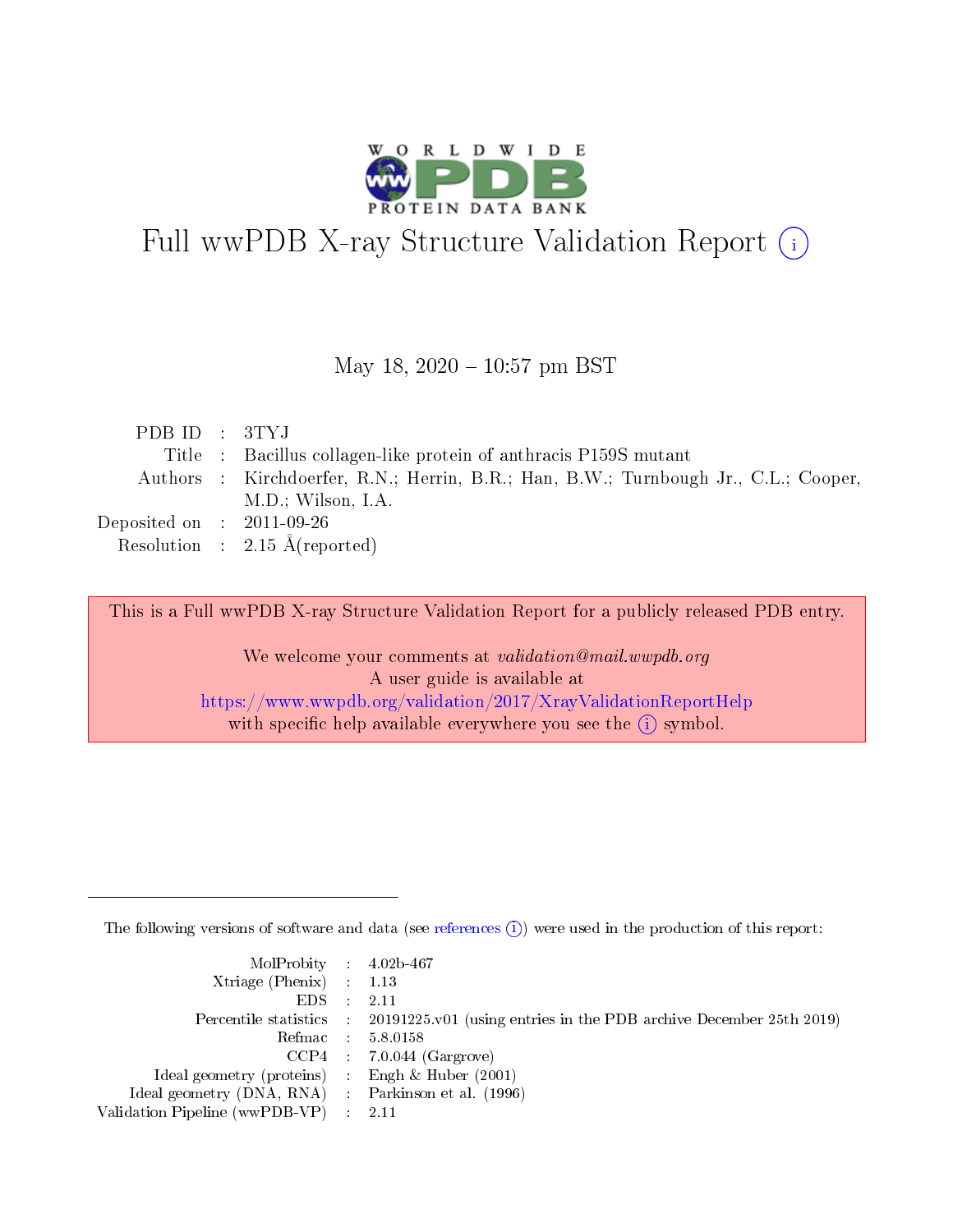# 1 [O](https://www.wwpdb.org/validation/2017/XrayValidationReportHelp#overall_quality)verall quality at a glance  $(i)$

The following experimental techniques were used to determine the structure: X-RAY DIFFRACTION

The reported resolution of this entry is 2.15 Å.

Percentile scores (ranging between 0-100) for global validation metrics of the entry are shown in the following graphic. The table shows the number of entries on which the scores are based.



| Metric                | Whole archive<br>$(\#\mathrm{Entries})$ | Similar resolution<br>$(\#\text{Entries},\,\text{resolution}\,\,\text{range}(\textup{\AA}))$ |
|-----------------------|-----------------------------------------|----------------------------------------------------------------------------------------------|
| $R_{free}$            | 130704                                  | $1479(2.16-2.16)$                                                                            |
| Clashscore            | 141614                                  | $1585(2.16-2.16)$                                                                            |
| Ramachandran outliers | 138981                                  | $1560(2.16-2.16)$                                                                            |
| Sidechain outliers    | 138945                                  | $1559(2.16-2.16)$                                                                            |
| RSRZ outliers         | 127900                                  | $1456(2.16-2.16)$                                                                            |

The table below summarises the geometric issues observed across the polymeric chains and their fit to the electron density. The red, orange, yellow and green segments on the lower bar indicate the fraction of residues that contain outliers for  $>=3, 2, 1$  and 0 types of geometric quality criteria respectively. A grey segment represents the fraction of residues that are not modelled. The numeric value for each fraction is indicated below the corresponding segment, with a dot representing fractions  $\epsilon=5\%$  The upper red bar (where present) indicates the fraction of residues that have poor fit to the electron density. The numeric value is given above the bar.

| Mol | $\cap$ hain | Length | Quality of chain |     |
|-----|-------------|--------|------------------|-----|
|     |             |        | 5%               |     |
|     | . .         | 155    | 85%              | 12% |

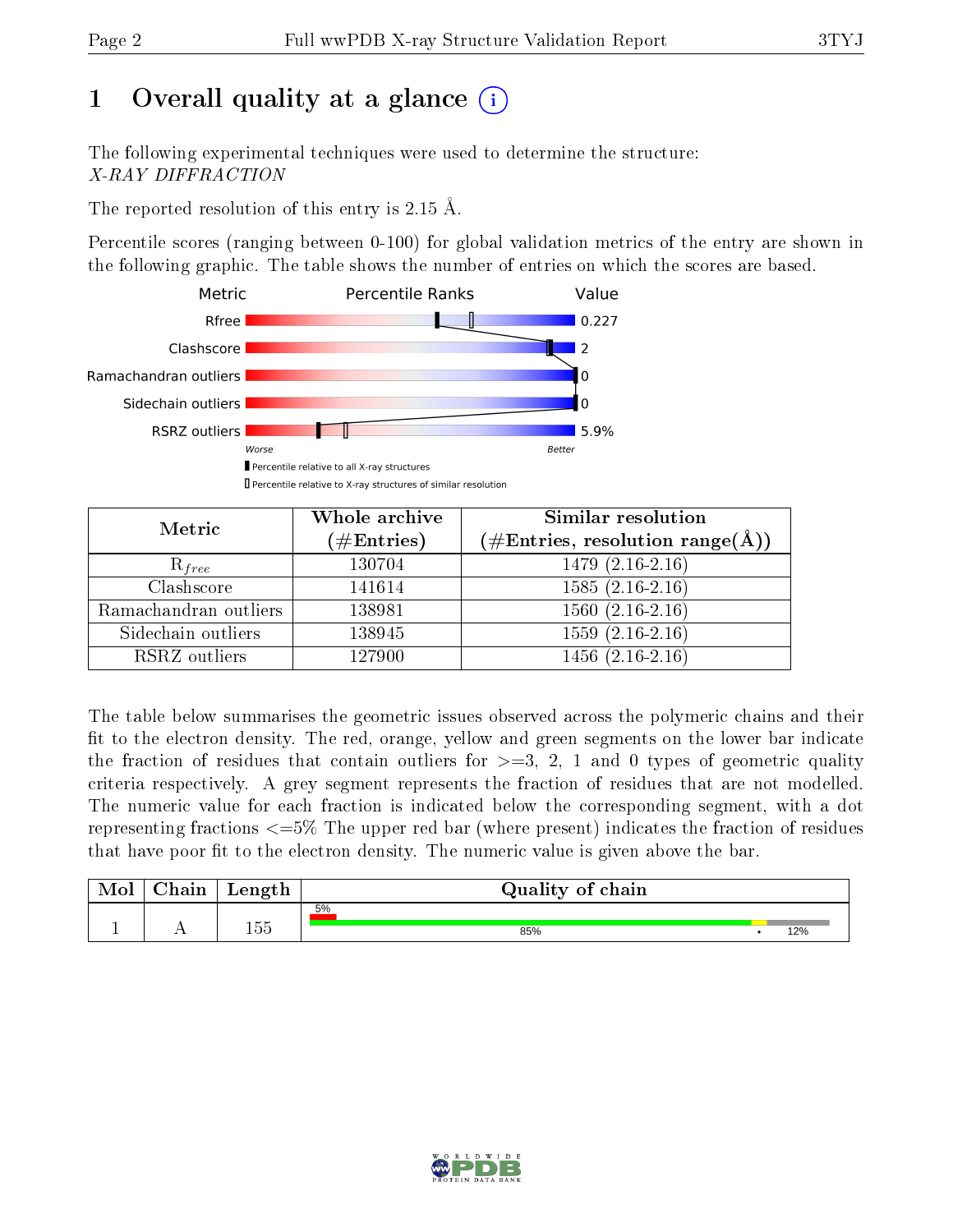# 2 Entry composition  $\left( \cdot \right)$

There are 2 unique types of molecules in this entry. The entry contains 1072 atoms, of which 0 are hydrogens and 0 are deuteriums.

In the tables below, the ZeroOcc column contains the number of atoms modelled with zero occupancy, the AltConf column contains the number of residues with at least one atom in alternate conformation and the Trace column contains the number of residues modelled with at most 2 atoms.

• Molecule 1 is a protein called BclA protein.

| Mol | Chain | Residues | $\rm{Atoms}$ |     |     | ZeroOcc   AltConf   Trace |  |  |
|-----|-------|----------|--------------|-----|-----|---------------------------|--|--|
|     | . .   | 136      | Total<br>966 | 621 | 149 | 196                       |  |  |

Chain Residue Modelled Actual Comment Reference A  $\vert$  60 | MET  $\vert$  -  $\vert$  EXPRESSION TAG UNP Q81JD7 A 61 GLY - EXPRESSION TAG UNP Q81JD7 A 62 SER - EXPRESSION TAG UNP Q81JD7 A 63 | SER | - | EXPRESSION TAG | UNP Q81JD7 A 64 HIS - EXPRESSION TAG UNP Q81JD7 A 65 HIS - EXPRESSION TAG UNP Q81JD7 A 66 HIS - EXPRESSION TAG UNP Q81JD7

A 67 HIS - EXPRESSION TAG UNP Q81JD7 A 68 HIS - EXPRESSION TAG UNP Q81JD7 A 69 HIS - EXPRESSION TAG UNP Q81JD7 A | 70 | GLU | - | EXPRESSION TAG | UNP Q81JD7 A 71 | ASN | - | EXPRESSION TAG | UNP Q81JD7 A 72 LEU - EXPRESSION TAG UNP Q81JD7 A | 73 | TYR | - | EXPRESSION TAG | UNP Q81JD7 A 74 PHE - EXPRESSION TAG UNP Q81JD7 A 75 GLN - EXPRESSION TAG UNP Q81JD7 A 76 GLY - EXPRESSION TAG UNP Q81JD7 A | 159 | SER | PRO | ENGINEERED MUTATION | UNP Q81JD7

There are 18 discrepancies between the modelled and reference sequences:

• Molecule 2 is water.

|  | $\text{Mol}$   Chain   Residues | <b>Atoms</b>              | $ZeroOcc \   \$ AltConf |
|--|---------------------------------|---------------------------|-------------------------|
|  | 106.                            | $\rm Total$<br>106<br>106 |                         |

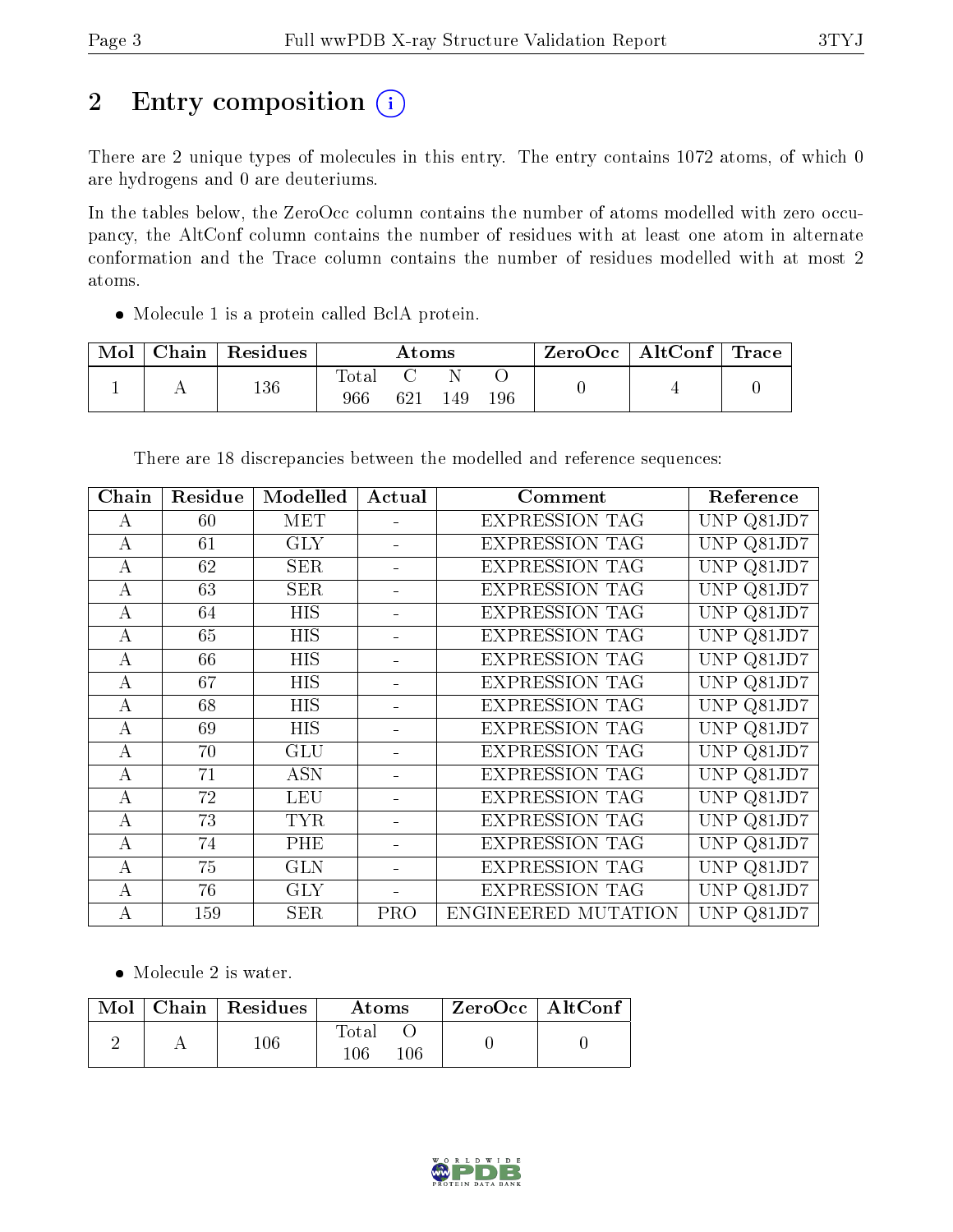## 3 Residue-property plots  $(i)$

These plots are drawn for all protein, RNA and DNA chains in the entry. The first graphic for a chain summarises the proportions of the various outlier classes displayed in the second graphic. The second graphic shows the sequence view annotated by issues in geometry and electron density. Residues are color-coded according to the number of geometric quality criteria for which they contain at least one outlier: green  $= 0$ , yellow  $= 1$ , orange  $= 2$  and red  $= 3$  or more. A red dot above a residue indicates a poor fit to the electron density (RSRZ  $> 2$ ). Stretches of 2 or more consecutive residues without any outlier are shown as a green connector. Residues present in the sample, but not in the model, are shown in grey.

- Chain A: 85% 12% MET GLY SER SER HIS HIS HIS HIS HIS HIS GLU ASN LEU TYR PHE GLN GLY GLY PRO S79 • G80 L81 • G94 • I95 • **•**<br>S96 T137 • **•** 571V **•** • • • • • L121 V127 T144 L200 S205 A214
- Molecule 1: BclA protein

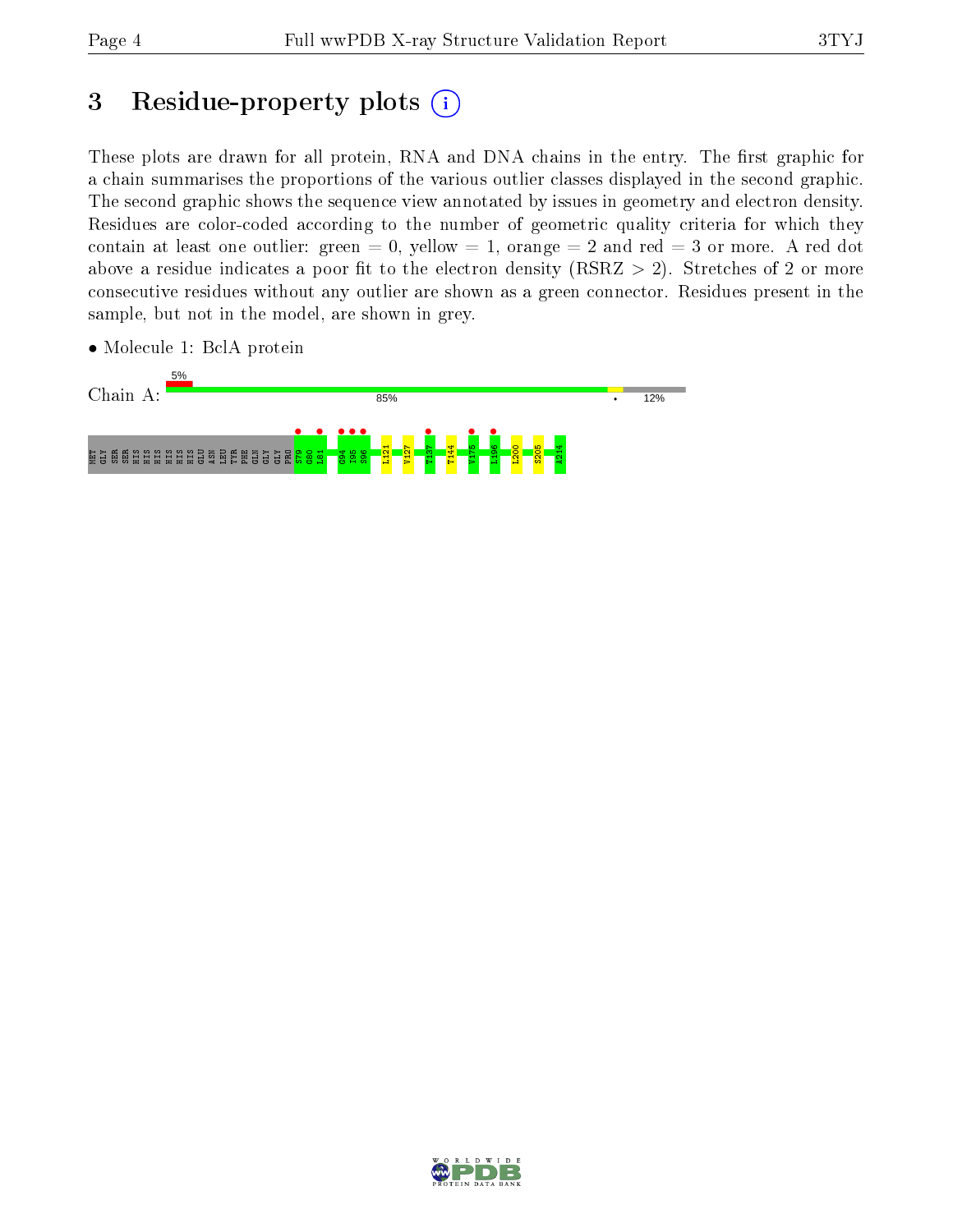## 4 Data and refinement statistics  $(i)$

| Property                                                                 | Value                                            | Source     |
|--------------------------------------------------------------------------|--------------------------------------------------|------------|
| Space group                                                              | P 63 2 2                                         | Depositor  |
| Cell constants                                                           | 68.15Å 163.65Å<br>68.15Å                         |            |
| a, b, c, $\alpha$ , $\beta$ , $\gamma$                                   | $90.00^{\circ}$ $90.00^{\circ}$ $120.00^{\circ}$ | Depositor  |
| Resolution $(A)$                                                         | 34.08<br>$-2.15$                                 | Depositor  |
|                                                                          | 34.08<br>$-2.15$                                 | <b>EDS</b> |
| $%$ Data completeness                                                    | $96.9(34.08-2.15)$                               | Depositor  |
| (in resolution range)                                                    | $96.9(34.08-2.15)$                               | <b>EDS</b> |
| $R_{merge}$                                                              | (Not available)                                  | Depositor  |
| $\mathrm{R}_{sym}$                                                       | 0.17                                             | Depositor  |
| $\langle I/\sigma(I) \rangle^{-1}$                                       | 4.73 (at $2.16\text{\AA}$ )                      | Xtriage    |
| Refinement program                                                       | REFMAC 5.4.0069                                  | Depositor  |
| $R, R_{free}$                                                            | 0.207,<br>0.234                                  | Depositor  |
|                                                                          | 0.199<br>0.227<br>$\mathcal{L}^{\text{max}}$     | DCC        |
| $R_{free}$ test set                                                      | 619 reflections $(4.92\%)$                       | wwPDB-VP   |
| Wilson B-factor $(A^2)$                                                  | 18.7                                             | Xtriage    |
| Anisotropy                                                               | 0.534                                            | Xtriage    |
| Bulk solvent $k_{sol}(\mathrm{e}/\mathrm{A}^3),$ $B_{sol}(\mathrm{A}^2)$ | 0.38, 41.1                                       | <b>EDS</b> |
| L-test for twinning <sup>2</sup>                                         | $< L >$ = 0.48, $< L2 >$ = 0.31                  | Xtriage    |
| Estimated twinning fraction                                              | $\overline{\text{No}}$ twinning to report.       | Xtriage    |
| $F_o, F_c$ correlation                                                   | 0.94                                             | <b>EDS</b> |
| Total number of atoms                                                    | 1072                                             | wwPDB-VP   |
| Average B, all atoms $(A^2)$                                             | 16.0                                             | wwPDB-VP   |

Xtriage's analysis on translational NCS is as follows: The largest off-origin peak in the Patterson function is  $8.87\%$  of the height of the origin peak. No significant pseudotranslation is detected.

<sup>&</sup>lt;sup>2</sup>Theoretical values of  $\langle |L| \rangle$ ,  $\langle L^2 \rangle$  for acentric reflections are 0.5, 0.333 respectively for untwinned datasets, and 0.375, 0.2 for perfectly twinned datasets.



<span id="page-4-1"></span><span id="page-4-0"></span><sup>1</sup> Intensities estimated from amplitudes.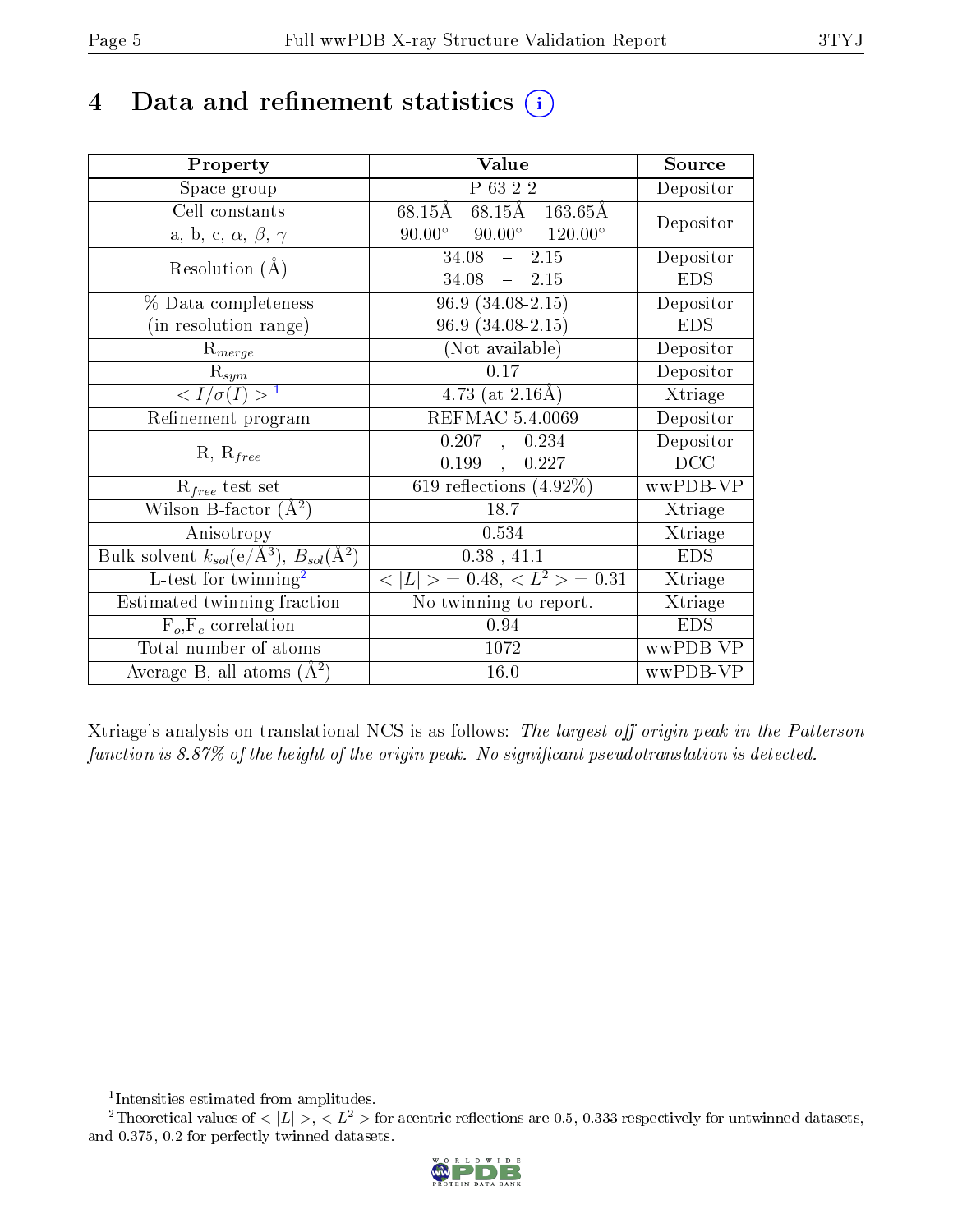## 5 Model quality  $(i)$

### 5.1 Standard geometry  $(i)$

The Z score for a bond length (or angle) is the number of standard deviations the observed value is removed from the expected value. A bond length (or angle) with  $|Z| > 5$  is considered an outlier worth inspection. RMSZ is the root-mean-square of all Z scores of the bond lengths (or angles).

| Mol | Chain |      | <b>Bond lengths</b>             | Bond angles |        |  |
|-----|-------|------|---------------------------------|-------------|--------|--|
|     |       |      | RMSZ $ #Z  > 5$ RMSZ $ #Z  > 5$ |             |        |  |
|     |       | 0.46 | 0/990                           | 0.56        | 0/1355 |  |

There are no bond length outliers.

There are no bond angle outliers.

There are no chirality outliers.

There are no planarity outliers.

### 5.2 Too-close contacts  $\overline{()}$

In the following table, the Non-H and H(model) columns list the number of non-hydrogen atoms and hydrogen atoms in the chain respectively. The H(added) column lists the number of hydrogen atoms added and optimized by MolProbity. The Clashes column lists the number of clashes within the asymmetric unit, whereas Symm-Clashes lists symmetry related clashes.

| Mol |      |  | Chain   Non-H   H(model)   H(added)   Clashes   Symm-Clashes |
|-----|------|--|--------------------------------------------------------------|
|     | 966  |  |                                                              |
|     |      |  |                                                              |
|     | פכחו |  |                                                              |

The all-atom clashscore is defined as the number of clashes found per 1000 atoms (including hydrogen atoms). The all-atom clashscore for this structure is 2.

All (3) close contacts within the same asymmetric unit are listed below, sorted by their clash magnitude.

| Atom-1                                | Atom-2                     | Interatomic<br>distance (A | Clash<br>overlap (A |  |
|---------------------------------------|----------------------------|----------------------------|---------------------|--|
| 1: A:144:THR:HG21                     | 2:A:251:HOH:O              | 2.13                       | 0.48                |  |
| $1:$ A $:121:$ FU $:$ HB2             | 1:A:127[B]:VAL:H G23       | 1.98                       | 0.45                |  |
| $1 \cdot A \cdot 200 \cdot I$ FII HB3 | $1: A:205:$ SER $:H$ R $2$ | -99                        | l 45                |  |

There are no symmetry-related clashes.

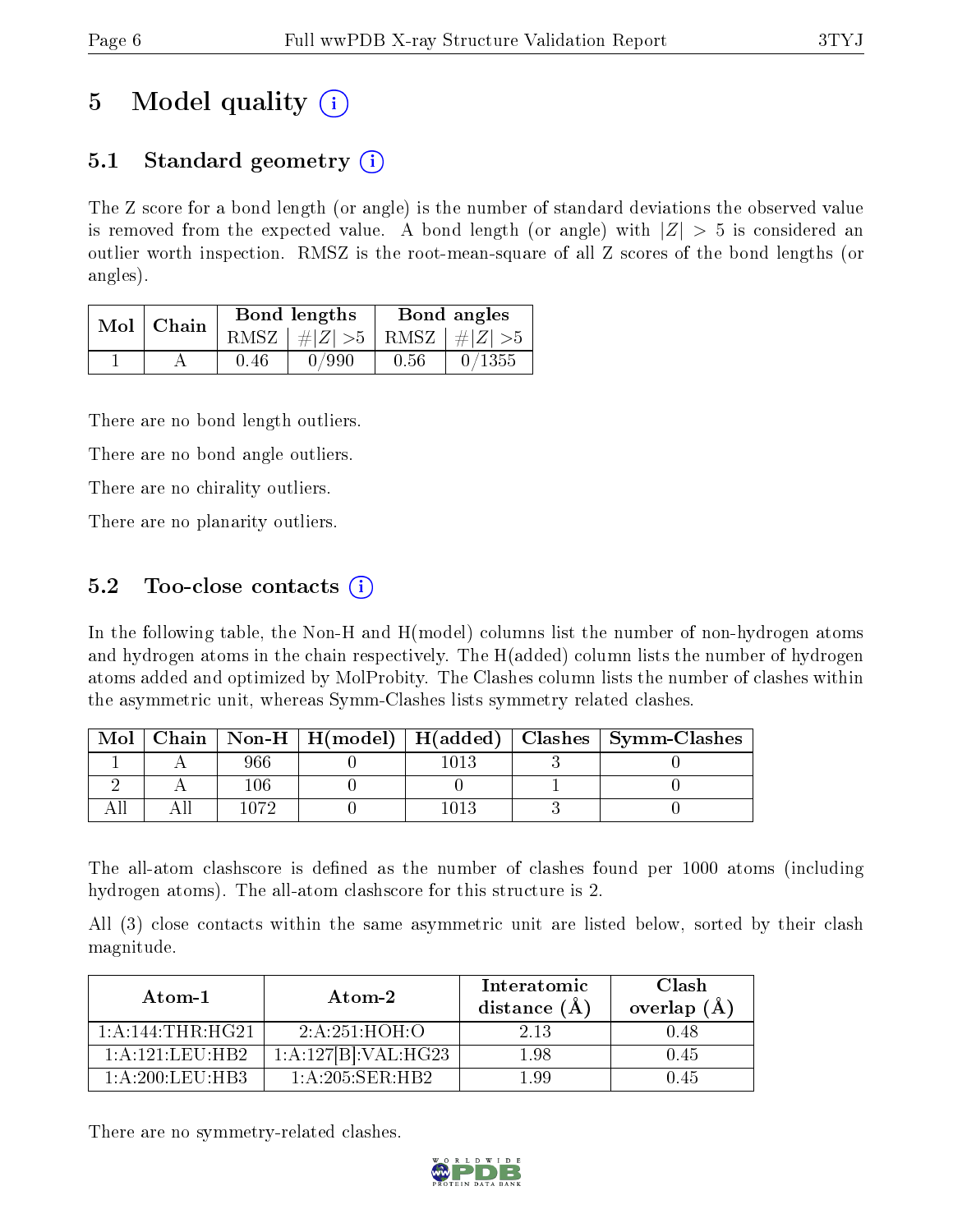### 5.3 Torsion angles (i)

#### 5.3.1 Protein backbone  $(i)$

In the following table, the Percentiles column shows the percent Ramachandran outliers of the chain as a percentile score with respect to all X-ray entries followed by that with respect to entries of similar resolution.

The Analysed column shows the number of residues for which the backbone conformation was analysed, and the total number of residues.

| Mol   Chain | Analysed                      | Favoured   Allowed   Outliers   Percentiles |  |                         |  |
|-------------|-------------------------------|---------------------------------------------|--|-------------------------|--|
|             | $138/155(89\%)$   138 (100\%) |                                             |  | $\vert$ 100 100 $\vert$ |  |

There are no Ramachandran outliers to report.

#### $5.3.2$  Protein sidechains  $(i)$

In the following table, the Percentiles column shows the percent sidechain outliers of the chain as a percentile score with respect to all X-ray entries followed by that with respect to entries of similar resolution.

The Analysed column shows the number of residues for which the sidechain conformation was analysed, and the total number of residues.

| Mol   Chain | Analysed                      | Rotameric   Outliers   Percentiles |                         |  |
|-------------|-------------------------------|------------------------------------|-------------------------|--|
|             | $110/122(90\%)$   110 (100\%) |                                    | $\vert$ 100 100 $\vert$ |  |

There are no protein residues with a non-rotameric sidechain to report.

Some sidechains can be flipped to improve hydrogen bonding and reduce clashes. There are no such sidechains identified.

#### $5.3.3$  RNA  $(i)$

There are no RNA molecules in this entry.

#### 5.4 Non-standard residues in protein, DNA, RNA chains  $\Omega$  $\Omega$  $\Omega$

There are no non-standard protein/DNA/RNA residues in this entry.

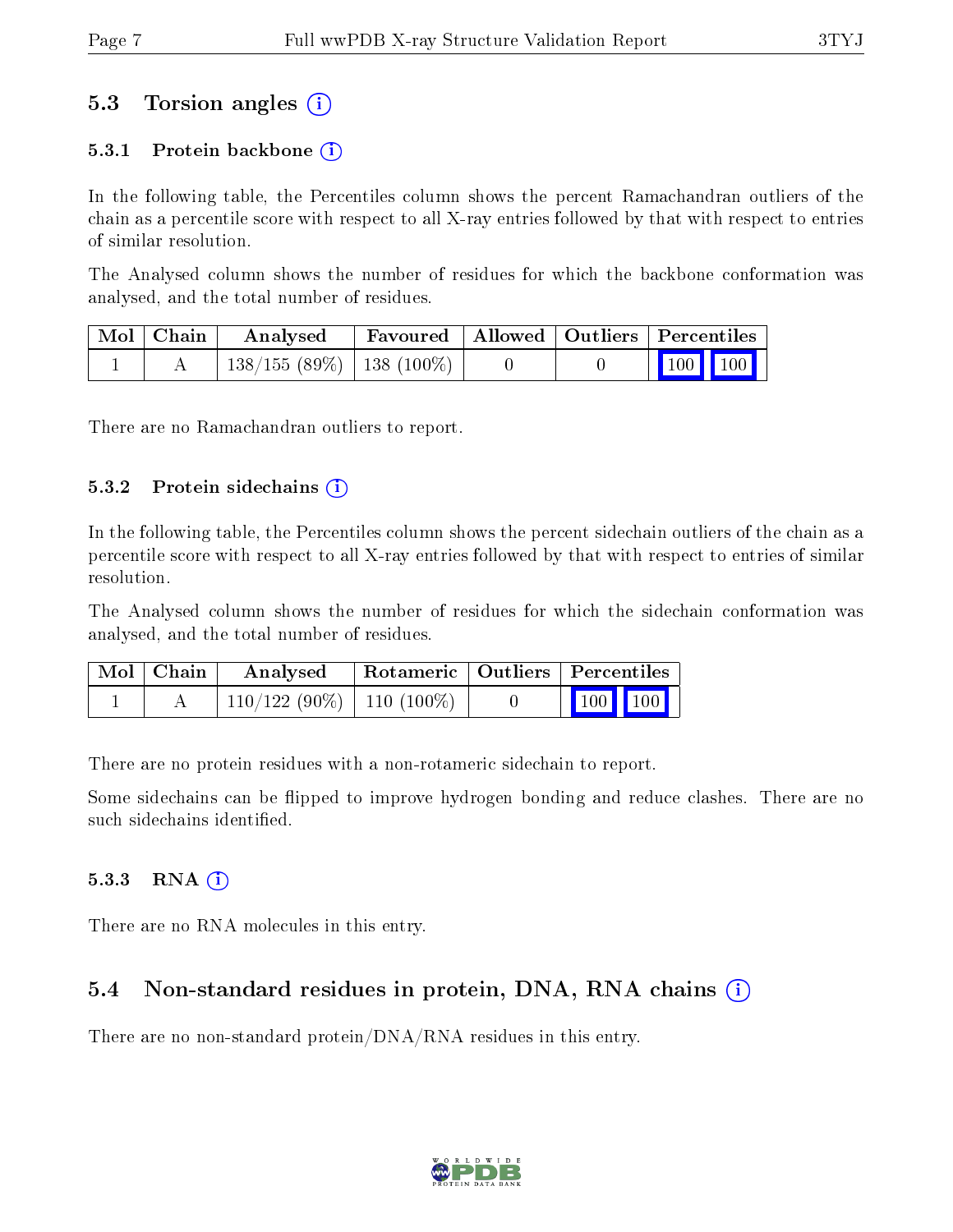#### 5.5 Carbohydrates (i)

There are no carbohydrates in this entry.

### 5.6 Ligand geometry  $(i)$

There are no ligands in this entry.

#### 5.7 [O](https://www.wwpdb.org/validation/2017/XrayValidationReportHelp#nonstandard_residues_and_ligands)ther polymers  $(i)$

There are no such residues in this entry.

#### 5.8 Polymer linkage issues  $(i)$

There are no chain breaks in this entry.